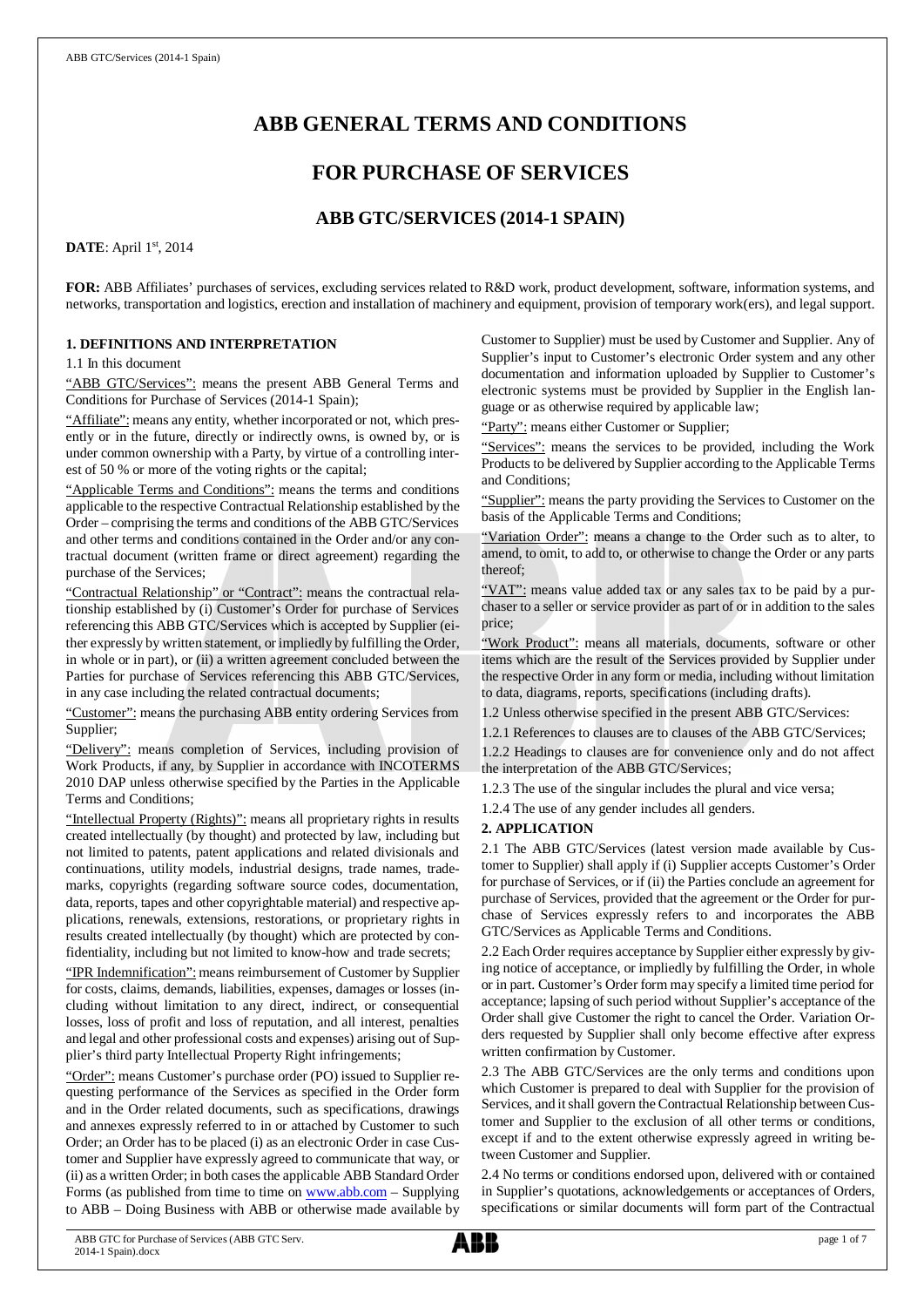Relationship, and Supplier waives any right which it otherwise might have to rely on such other terms or conditions.

2.5 References in the ABB GTC/Services to any statute or statutory provision shall, unless the context otherwise requires, be construed as a reference to that statute or provision as from time to time amended, consolidated, modified, extended, re-enacted or replaced.

## **3. SUPPLIER'S RESPONSIBILITIES**

3.1 Supplier shall provide the Services and deliver the Work Products:

3.1.1 in accordance with the applicable laws and regulations;

3.1.2 in accordance with the quality standards stated under Clause 9.1 and specified in the Order and in the other documents being part of the Contractual Relationship;

3.1.3 free from defects and from any rights of third parties;

3.1.4 on the due date specified in the Order;

3.1.5 in the quantity specified in the Order;

3.1.6 with all skill and care and in accordance with industry best practice.

3.2 Supplier shall not substitute or modify any of the agreed materials used for the provision of the Services or make any changes to the agreed ingredients, the design or other agreed criteria of the Work Products without Customer's prior written approval.

3.3 Supplier shall take care that Work Products are contained or packaged in the manner usual for such Work Products or, where there is no such manner, in a manner adequate to preserve and protect the Work Products until Delivery completion.

3.4 Supplier shall submit invoices in an auditable form, complying with Supplier's and Customer's applicable local mandatory law, generally accepted accounting principles and the specific Customer requirements, containing the following minimum information: Supplier name, address and reference person including contact details (telephone, email etc.); invoice date; invoice number; Order number (same as stated in the Order); Supplier number (same as stated in the Order); address of Customer; quantity; specification of Services supplied; price (total amount invoiced); expenses approved by Customer, but not included in the price (to be specified by amount and category); currency; tax or VAT (amount has to be specified); tax or VAT number; payment terms. 3.5 Invoices shall be issued to Customer as stated in the Order and/or

the Applicable Terms and Conditions, and shall be sent to the invoice address specified in the Order.

3.6 Expenses not agreed in writing by Customer will not be reimbursed.

3.7 Customer may issue Variation Orders to Supplier to alter, amend, omit, add to, or otherwise change ordered Services or parts thereof, and Supplier shall carry out such Variation Orders. Agreed unit prices stated in the Order and/or otherwise agreed between Customer and Supplier shall apply.

3.8 Supplier shall in no event suspend the performance of any Services or the Delivery of Work Products to Customer. In the event of Force Majeure, Clause 16 shall apply.

#### **4. CUSTOMER'S RESPONSIBILITIES**

4.1 In consideration of the Services provided by Supplier in accordance with the Applicable Terms and Conditions, Customer shall pay to Supplier the fees or purchase price stated in the Order in accordance with the payment terms specified therein, provided the invoice fulfils the requirements of Clauses 3.4 and 3.5. In the event that the payment terms are determined by mandatory applicable law, such terms shall prevail.

4.2 Customer reserves the right to set off any amount and to withhold payment for Services not provided in accordance with the Applicable Terms and Conditions.

#### **5. DELIVERY**

5.1 The Services shall be provided at the agreed place specified in the Order, or, if no such place has been specified, at Customer's address specified in the Order.

5.2 The Work Products shall be delivered in accordance with INCOTERMS 2010 DAP, to the agreed place specified in the Order, or, if no such place has been specified, to Customer's place of business. 5.3 Supplier shall ensure that each Delivery of a Work Product is accompanied by a delivery note, which shall contain the following minimum information (unless required otherwise by Customer): the Order number, date of Order, number of packages and contents, where applicable the customs tariff number of the country of consignment, and, in the case of partial delivery, the outstanding balance remaining to be delivered. For controlled goods, the national export control number must be indicated and, and if the goods are subject to U.S. export regulations, the U.S. Export Control Classification Number (ECCN) must be specified in the delivery note. Proofs of preferential origin as well as conformity declarations and marks of the country of consignment or destination are to be submitted without being requested; certificates of origin upon request.

5.4 Work Products shall be delivered during Customer's business operation hours unless otherwise requested by Customer.

5.5 Upon Delivery of the Work Products, Supplier (or its appointed carrier) shall provide Customer with such export documents as are applicable or necessary together with a delivery note.

5.6 Ownership (title) regarding Work Products shall pass to Customer at Delivery, except if otherwise agreed in writing. For assigning of Intellectual Property in the Work Products arising from the Services Clause 11.1 shall apply.

5.7 Supplier shall invoice Customer upon Delivery in accordance with Clause 3.4 and 3.5, but such invoicing shall be conducted separately from dispatch of the Work Products to Customer.

## **6. ACCEPTANCE**

6.1 Customer shall not be deemed to have accepted any Services until it has had a reasonable time to inspect them following completion or, in the case of a defective performance, until a reasonable time after such defective performance has become apparent. Such reasonable time period shall be determined by the specifics of the Services, the defective performance and the circumstances of the provision of the Services.

6.2 If any Services provided or Work Products delivered to Customer do not comply with Clause 3 (Supplier's Responsibilities), or are otherwise not in conformity with the Order, then, without limiting any other right or remedy that Customer may have under Clause 10 (Remedies), Customer may reject the Services and/or the Work Products, and may request replacement of the Services and/or the Work Products, or recover all payments made to Supplier by Customer.

6.3 Upon Supplier's request Customer shall send written acceptance statement to Supplier.

## **7. DELAY**

If the Delivery of the Services or the Work Products does not comply with the agreed delivery date(s), then, without prejudice to any other rights which it may have under the Contractual Relationship or at law, Customer reserves the right to:

7.1 terminate the Contractual Relationship or the respective Order in whole or in part;

7.2 refuse any subsequent Delivery of Services or Work Products which Supplier attempts to make;

7.3 recover from Supplier any expenditure reasonably incurred by Customer in obtaining the Services or the Work Products in substitution from another supplier;

7.4 claim damages for any additional costs, loss or expenses incurred by Customer which are reasonably attributable to Supplier's failure to provide the Services or to deliver the Work Products on the agreed dates; and

7.5 claim compensation for liquidated damages in addition to the rights provided under Clauses 7.1 to 7.4 if such compensation right is expressly stated in the respective Order.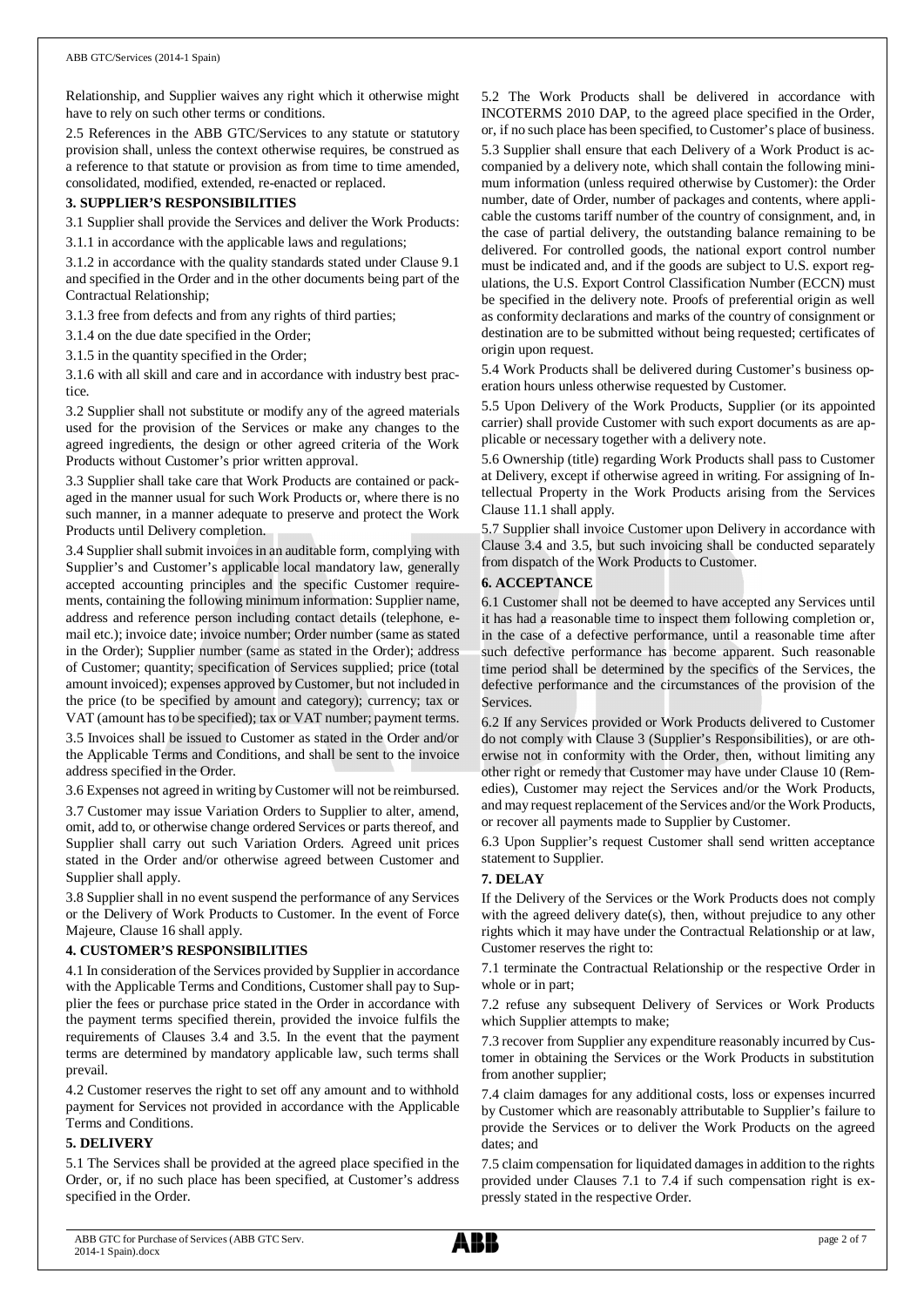## **8. INSPECTION**

8.1 Supplier shall allow Customer and/or its authorised representatives to inspect the Services and to test the Work Products, or parts of them at any time prior to the completion of the Services and/or the Work Products.

8.2 Notwithstanding any inspection or test sampling however conducted, Supplier shall remain fully responsible for the Services' compliance with the Order. This applies whether or not Customer has exercised its right of inspection and/or testing and shall not limit Supplier's obligations under the Order. For the avoidance of doubt, inspection of Services or testing of Work Products by Customer and/or its authorised representatives shall in no event exempt Supplier from or limit Supplier's warranties or liability in any way.

## **9. WARRANTY**

9.1 Supplier warrants that the Services (including Work Products):

9.1.1 comply with all agreed specifications, including all specified material, workmanship and the like, documentation and quality requirements, or in absence thereof are performed in accordance with generally accepted practices, procedures and standards of the respective industry and are fit for the purposes for which Services of the same description type would ordinarily be used, and that the results of the Services maintain the functionality and performance as expected by Customer according to Supplier's information, documentation and statements;

9.1.2 are appropriate and fit for any particular purpose expressly or impliedly made known to Supplier in the Order;

9.1.3 are new and unused (in case of Work Products) at the date of Delivery;

9.1.4 are free from defects and rights of third parties;

9.1.5 possess the qualities which Supplier has held out to Customer as a sample, model or otherwise;

9.1.6 comply with Clause 12 (Compliance with Relevant Law).

9.2 The warranty period shall be twenty four (24) months from acceptance of the Services or the Work Products, if no other time period is stated in the Order or otherwise expressly agreed in writing by the Parties.

9.3 In case of non-compliance with the warranty provided under this Clause, Customer shall be entitled to enforce the remedies provided in Clause 10 (Remedies).

#### **10. REMEDIES**

10.1 In case of breach of warranty under Clause 9 (Warranty) or if Supplier otherwise fails to comply with any of the Applicable Terms and Conditions, Customer shall give notice in writing to Supplier of such breach of warranty and provide Supplier an opportunity to swiftly remedy it. If no Supplier action to remedy such breach has been taken within forty eight (48) hours of receiving such Customer notification, Customer shall be entitled to any one or more of the following remedies at its own discretion and at Supplier's expense:

10.1.1 to give Supplier another opportunity to carry out any additional work necessary to ensure that the Applicable Terms and Conditions are fulfilled;

10.1.2 to carry out (or to instruct a third party to carry out) any additional work necessary to make the Services comply with the Applicable Terms and Conditions;

10.1.3 to obtain immediate replacement of the defective Services by Services conforming with the Applicable Terms and Conditions without defects;

10.1.4 to refuse to accept any further Services, but without relieving Supplier from its liability for the defective Services:

10.1.5 to claim such damages as may have been sustained by Customer as a result of Supplier's breaches of the Applicable Terms and Conditions, statutory duty or any applicable law;

10.1.6 to claim liquidated damages expressly provided in the Order;

10.1.7 to terminate the Contractual Relationship or the respective Order in accordance with Clause 15.2.

10.2 In the event that Clauses 10.1.1, 10.1.2 or 10.1.3 apply, the entire warranty period of Clause 9.2 shall be restarted.

10.3 The rights and remedies available to Customer and contained in the Applicable Terms and Conditions (including, but not limited to the ABB GTC/Services) are cumulative and are not exclusive of any rights or remedies available at law or in equity.

## **11. INTELLECTUAL PROPERTY**

11.1 Supplier assigns herewith to Customer full ownership rights in and to any Intellectual Property in the Work Products arising from the Services for the full duration of such rights, wherever in the world enforceable. Supplier further agrees to execute, upon Customer's request and at its cost, all further documents and assignments and do all such further things as may be necessary to perfect Customer's ownership title to the Intellectual Property or to register Customer as owner of the Intellectual Property with any registry, including but not limited to governmental registration authorities or private registration organisations.

11.2 The Intellectual Property Rights in any Work Products created by or licensed to Supplier prior to the respective Order or outside of such Order, and any subsequent modifications to the same ("Pre-Existing Works") will remain vested in Supplier or the respective third party owner. To the extent that Pre-Existing Works are embedded in any Work Products delivered by Supplier, Customer and its Affiliates shall have a worldwide, irrevocable, perpetual, transferrable, non-exclusive, royalty-free licence with rights to sublicense to use the Pre-Existing Works as part of such Work Products, including the right to further improve, develop, market, distribute, sub-license, exploit or otherwise use the Work Products containing such Pre-Existing Works. Supplier shall not be prevented or restricted by this ABB GTC/Services from using its own know-how or its Pre-Existing Works in the course of providing the Services.

11.3 In the event that the Services provided and/or Work Products delivered by Supplier infringe any third party Intellectual Property Rights, Supplier shall, notwithstanding anything provided to the contrary or otherwise contained in the Applicable Terms and Conditions (including, but not limited to the ABB GTC/Services), provide IPR Indemnification to Customer. The IPR Indemnification applies whether or not Supplier may have been negligent or at fault and does not limit any further compensation rights of Customer. Supplier's obligation to indemnify Customer as provided under this Clause shall not apply if and to the extent the liability or damage was caused by Customer's own pre-existing Intellectual Property Rights contributed to, or implemented into the Work Products and/or the Services provided by Supplier.

11.4 If any infringement claim is made against Customer, Customer may without prejudice to its rights under Clause 11.3 also request at its discretion and at Supplier's cost that Supplier (i) procures for Customer the right to continue using the Work Products and/or the Services; (ii) modifies the Work Products and/or the provision of the Services so that they cease to be infringing; or (iii) replaces the Work Products and/or the Services so that they become non-infringing.

11.5 In the event Supplier cannot fulfil Customer's above request, Customer shall be entitled to terminate the Contractual Relationship or the respective Order, to reclaim all sums which Customer has paid to Supplier thereunder and to claim compensation in accordance with Clause 11.3 and for any other costs, losses or damages incurred whatsoever.

## **12. COMPLIANCE WITH RELEVANT LAW**

12.1 The Services covered by the Applicable Terms and Conditions shall be provided by Supplier in compliance with all relevant legislation, regulations, and codes of practice, guidance and other requirements of any relevant government or governmental agency applicable to Supplier. To the extent that such regulations are advisory rather than mandatory, the standard of compliance to be achieved by Supplier shall

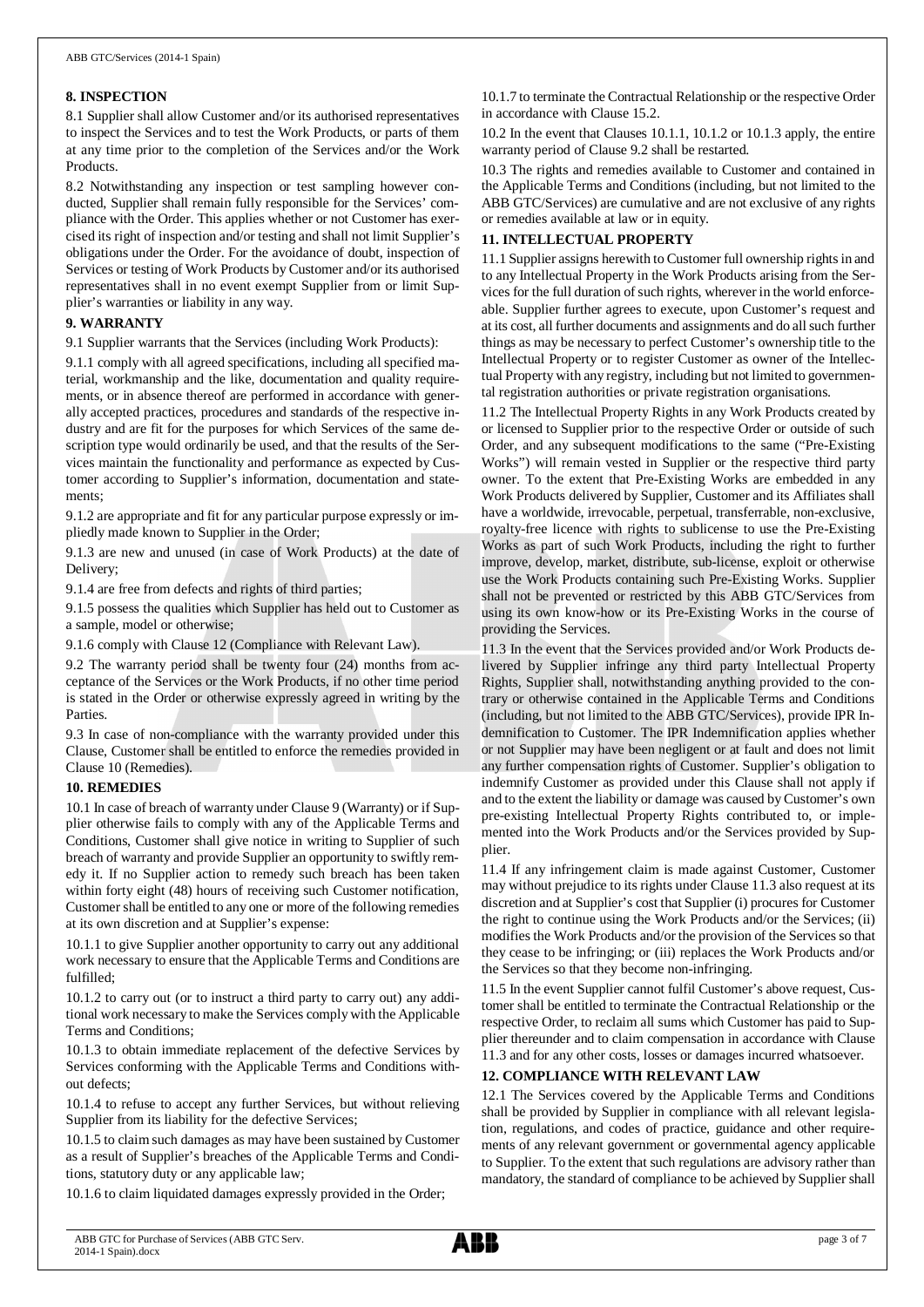be in compliance with the generally accepted best practice of the relevant industry.

12.2 Each Party warrants that it will not, directly or indirectly, and that it has no knowledge that the other Party or any third parties will, directly or indirectly, make any payment, gift or other commitment to its customers, to government officials or to agents, directors and employees of a Party, or any third party in a manner contrary to applicable laws (including but not limited to the U. S. Foreign Corrupt Practices Act and, where applicable, legislation enacted by member states and signatories implementing the OECD Convention Combating Bribery of Foreign Officials), and shall comply with all relevant laws, regulations, ordinances and rules regarding bribery and corruption. Nothing in this ABB GTC/Services shall render either Party or any of its Affiliates liable to reimburse the other for any such consideration given or promised.

12.3 Either Party's material violation of any of the obligations contained in this Clause 12 (Compliance with Relevant Law) may be considered by the other Party to be a material breach of the respective Contractual Relationship between the Parties, and shall entitle such Party to terminate the Contractual Relationship with immediate effect and without prejudice to any further right or remedies under such Contractual Relationship or applicable law.

12.4 Notwithstanding anything to the contrary stated in any Applicable Terms and Conditions, Supplier shall, without any limitations, indemnify and hold harmless Customer from and against any claim, proceeding, action, fine, loss, cost and damages arising out of or relating to any such violation of the above mentioned obligations, the termination of the respective Contractual Relationship, and any noncompliance with export control regulations, and Supplier shall compensate Customer for all losses and expenses whatsoever resulting therefrom.

12.5 Supplier herewith acknowledges and confirms that it has received a copy of ABB's Code of Conduct and ABB's Supplier Code of Conduct or has been provided information on how to access the ABB Codes of Conduct online ([www.abb.com](http://www.abb.com/) – Integrity – Code of Conduct). Supplier agrees to perform its contractual obligations under the Applicable Terms and Conditions and the respective Contractual Relationship with substantially similar standards of ethical behaviour as stated in the above mentioned ABB Codes of Conduct.

12.6 Supplier and its sub-contractors must comply with the ABB Lists of Prohibited and Restricted Substances and with the reporting and other requirements regarding Conflict Minerals and all other employment, safety, health, environmental and quality requirements made available under [www.abb.com](http://www.abb.com/) – Supplying to ABB – Doing Business with ABB or otherwise and shall provide Customer with respective documents, certificates and statements if requested. Any statement made by Supplier to Customer (whether directly or indirectly, e. g. where applicable via the ABB Supplier Registration and Pre-Qualification System) with regard to materials used for or in connection with the Services and/or Work Products will be deemed to be a representation under the Contract.

12.7 Supplier represents and warrants that it is knowledgeable with, and is and will remain in full compliance with all applicable export and import laws, regulations, instructions, and policies, including, but not limited to, securing all necessary clearance requirements, export and import licenses and exemptions from, and making all proper filings with appropriate governmental bodies and/or disclosures relating to the provision of services, the release or transfer of goods, hardware, software and technology to non U.S. nationals in the U.S., or outside the U.S., the release or transfer of technology and software having U.S. content or derived from U.S. origin software or technology.

12.8 No goods or services included in the Services and/or Work Products shall originate from any company or country listed in any relevant boycott list issued by the authority in the country where the goods or services shall be used or an authority otherwise having influence over the equipment and material forming part of the Services and/or Work

Products. If any of the Services and/or Work Products is or will be subject to export restrictions, it is Supplier's responsibility to promptly inform Customer in writing of the particulars of such restrictions.

12.9 Supplier shall indemnify and hold Customer harmless for all claims, demands, losses, damages, costs, fines, penalties, attorney's fees and all other expenses arising from export restrictions concealed by Supplier. With respect to export restrictions solely attributable to Customer's use of the Services and/or Work Products, the now said warranty shall only apply to the extent Supplier has knowledge of or reasonably should have been aware of such use.

12.10 Supplier must indicate the customs tariff numbers of the country of consignment for all Services and/or Work Products. For controlled Services and/or Work Products, the national export control numbers must be indicated and, if the Services and/or Work Products are subject to U.S. export regulations, ECCN or ITAR classifications. Proofs of preferential origin as well as conformity declarations and marks of the country of consignment or destination are to be submitted without being requested; certificates of origin upon request.

## **13. CONFIDENTIALITY AND DATA PROTECTION**

13.1 Supplier is obliged to observe secrecy regarding any data or information acquired during the fulfilment of the Contract irrespective of whether such data or information relates to Customer, its Affiliates or their respective customers or suppliers ("Customer Data"). This includes in particular, but is not limited to, all technical or commercial know-how, drawings, specifications, inventions, processes or initiatives which are of a confidential nature. To safeguard this,

13.1.1 Supplier shall process or use Customer Data only in accordance with Customer's instructions and with all applicable laws and regulations; for the avoidance of doubt, processing in accordance with the Contract shall be considered to be an instruction from Customer;

13.1.2 Supplier shall not (i) use Customer Data for any other purposes than for providing the Services, or (ii) reproduce Customer Data in whole or in part in any form except as may be required to fulfil its obligations under the Contract; (iii) disclose Customer Data nor grant access to such data to any third party without Customer's prior written consent; no third parties in the meaning of this provision are subcontractors approved by Customer;

13.1.3 Supplier shall take appropriate measures suited to the type of Customer Data to be protected (i) to prevent unauthorised persons from gaining access to data processing systems with which Customer Data are processed or used, (ii) to prevent data processing systems from being used without authorisation, (iii) to ensure that persons entitled to use a data processing system have access only to the data to which they have a right of access, and that Customer Data cannot be read, copied, modified or removed without authorisation in the course of processing or use and after storage, (iv) to ensure that Customer Data cannot be read, copied, modified or removed without authorisation during electronic transmission or transport, and that it is possible to monitor and establish to which bodies the transfer of Customer Data by means of data transmission facilities is envisaged, (v) to ensure that it is possible to monitor and establish whether and by whom Customer Data have been entered into data processing systems, modified or removed, (vi) to ensure that, in the case of commissioned processing of Customer Data, the data are processed strictly in accordance with the instructions of Customer, (vii) to ensure that Customer Data are protected from accidental or unlawful destruction or loss, (viii) to ensure that data collected for different purposes can be processed separately. Supplier shall document the implementation of the technical and organizational measures in detail and shall present this to Customer for review upon request. Where this review raises the need for amendments, these must be applied amicably;

13.1.4 Supplier shall ensure and prove that those members of its staff who may come into contact with Customer Data in the course of fulfilling their tasks are subject to the same obligation to confidentiality

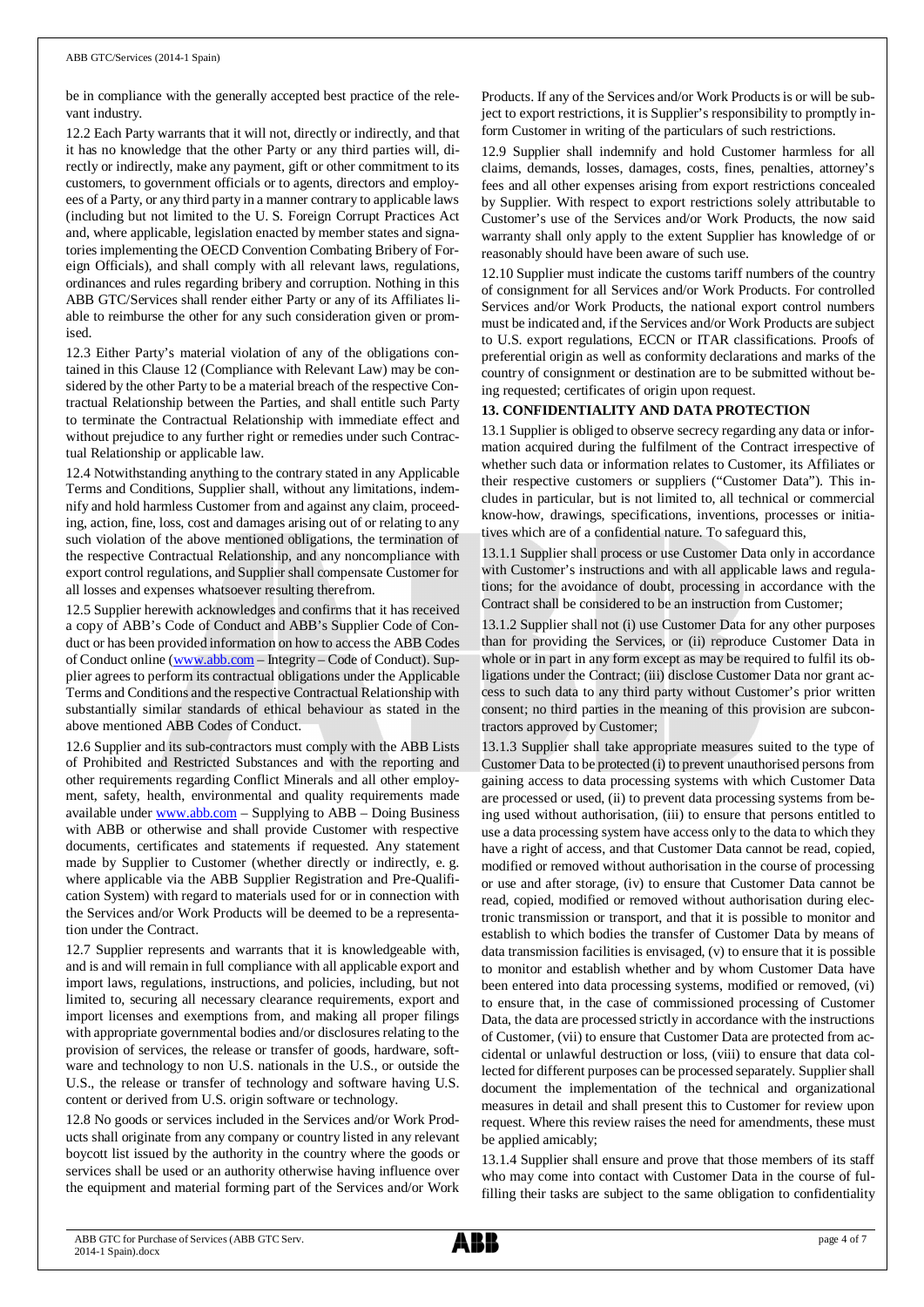as applicable to Supplier. Supplier shall confirm this in writing upon Customer's request. Customer may verify compliance with the technical and organisational measures undertaken by Supplier any time upon reasonable notice;

13.1.5 The commissioning of subcontractors requires Customer's previous written consent. This applies also in those instances when one subcontractor is replaced by a subsequent one. The contracts awarded by Supplier to its subcontractors are to be formulated in such a manner that they meet the requirements regarding confidentiality and data protection agreed upon in the Contract. Supplier shall provide Customer with information on the essentials of such contracts and on the measures implemented by the subcontractors to fulfil their obligations regarding confidentiality and data protection. If requested by Customer, Supplier shall present its respective contractual documents for the former to examine. Supplier shall ensure that Customer has the same rights to monitor the subcontractors as Customer has to monitor Supplier. Subcommissions in the meaning of this provision do not include ancillary services ordered by Supplier from third parties which are not directly related to Customer, such as telecommunications services, maintenance and user support, cleaning, auditing or the disposal of data media. Even where ancillary services are taken from third parties, Supplier must however ensure confidentiality and undertake monitoring activities.

13.2 The obligation to confidentiality does not apply to such data (i) whose disclosure is required for the fulfilment of the Contract; (ii) which are publicly known at the time Supplier receives them or which subsequently become publicly known through no action of Supplier itself; (iii) which were already known to Supplier prior to its initial activity for Customer and for which no duty to observe secrecy applies; (iv) which is made accessible to Supplier by third parties and for which no duty to observe secrecy applies or (v) which Supplier is obliged to disclose by mandatory law or by legally binding instruction of a court of law or a public authority. Insofar as Supplier wishes to invoke one of the above exceptions, the burden of proof for the existence of the factual preconditions for such exception shall lie with Supplier.

13.3 Supplier shall not retain any Customer Data for longer than necessary to carry out the Services or than determined by Customer. Immediately after termination of the Contract or at any time on Customer's demand, Supplier shall, at the choice of Customer, immediately deliver to Customer all copies of such data provided by Customer to Supplier for the purposes of the Contract or received otherwise by Supplier while carrying out the Services and/or delete securely all Customer Data from its database. Supplier shall certify to Customer that it has not retained any copies of Customer Data with a written confirmation of destruction. Such confirmation shall be signed by duly authorized signatories of Supplier.

13.4 With regard to any data or information belonging to Customer or its Affiliates relating to an identified or identifiable individual or legal entity or any other entity which is subject to applicable data protection or privacy laws and regulations or being qualified as Personally Identifiable Information within the meaning of the applicable laws ("Personal Data"), Supplier will comply with all applicable data protection and privacy laws and regulations. In addition to the other stipulations in this Clause 13 the following applies:

13.4.1 Supplier shall not process Personal Data in or transfer Personal Data to a country with a level of data protection that is not at least equivalent with the level of data protection that applies within the country of origin of the Personal Data without Customer's prior written consent. Upon Customer's request and where required by applicable law, in particular if Customer or its Affiliates are located in Switzerland or in a country which is a Member State of the European Union (EU) or another signatory to the Agreement on the European Economic Area (EEA), Supplier agrees to enter into a separate data transfer agreement (EU Standard Contractual Clauses/Swiss Data Processing Agreement) with Customer and/or its Affiliates for the transfer of Personal Data to third countries.

13.4.2 Supplier shall inform Customer without delay about serious incidents arising in the course of normal operations, suspicions of breaches of data privacy or other irregularities regarding the processing of Customer's or its Affiliates' Personal Data. In such cases Supplier and Customer shall agree on the further handling of the Personal Data. Supplier shall inform Customer without delay about checks performed and measures taken by a supervisory authority. This also applies regarding investigations into administrative or criminal offences.

13.4.3 Supplier will comply with any request by Customer to access, correct, block or delete Personal Data insofar as Customer is obliged to such request by law.

13.4.4 In case the legislation of a country in which Supplier provides its Services to Customer or its Affiliates requires a contract governing data privacy topics which are not covered by this Clause 13, Supplier agrees to enter into such contract.

13.5 Supplier agrees that Customer shall be allowed to provide any information received from Supplier to any other ABB Affiliate.

13.6 The obligation to Confidentiality and Data Protection exists for an indefinite period of time and therefore this Clause 13 shall survive the expiration or termination of the Contract for any reason.

13.7 Pursuant to the terms of the Organic Personal Data Protection Act 15/1999 of December 13 (LOPD) and the corresponding regulations, Customer hereby serves notice that the personal data provided by Supplier will be filed by Asea Brown Boveri S. A., with headquarters in Calle San Romualdo 13, 28037 Madrid, Spain, and will be used for the purpose of maintaining the Contractual Relationship, overseeing and administering purchases and administering procurement services. Supplier expressly authorizes the use of its personal data for such purpose as well as cession and transfer of personal data both nationally and internationally within the ABB Group of companies, active in the field of power and automation technologies, for the above stated purpose. The personal data is stored in accordance with established principles of confidentiality and security measures. Customer hereby also informs Supplier that it may exercise its rights of access, modification, cancellation, correction or opposition in accordance with LOPD by notifying Customer at the above specified address, to the attention of Group Function Legal and Integrity.

## **14. LIABILITY AND INDEMNITY**

14.1 Without prejudice to applicable mandatory law, Supplier shall compensate/indemnify Customer for all damages and losses in connection with the Services whether or not Supplier may have been negligent or at fault (i) for Supplier's breaches of the Applicable Terms and Conditions , and (ii) for any claim, except for IPR Indemnification for which Clause 11 (Intellectual Property Right Infringements) exclusively applies, made by a third party (including employees of Supplier) against Customer in connection with the Services and to the extent that the respective liability, loss, damage, injury, cost or expense was caused by, relates to or arises from the Services delivered by Supplier and/or its sub-contractors. Upon Customer's request Supplier shall defend Customer against any third party claims arising out of or in connection with the Services.

14.2 Supplier shall be responsible for the control and management of all of its employees, its suppliers and/or its sub-contractors, and it shall be responsible for the acts, omissions, negligence or obligations of any of its employees, suppliers and/or sub-contractors, its agents, servants or workmen as fully as if they were the acts, omissions, negligence or obligations of Supplier.

14.3 The provisions of this Clause 14 (Liability and Indemnity) shall survive any performance, acceptance or payment pursuant to this ABB GTC/Services and shall extend to any substituted or replacement Services delivered by Supplier to Customer.

14.4 Unless otherwise expressly stated in the respective Order, Supplier shall maintain in force, and upon request provide evidence of, adequate

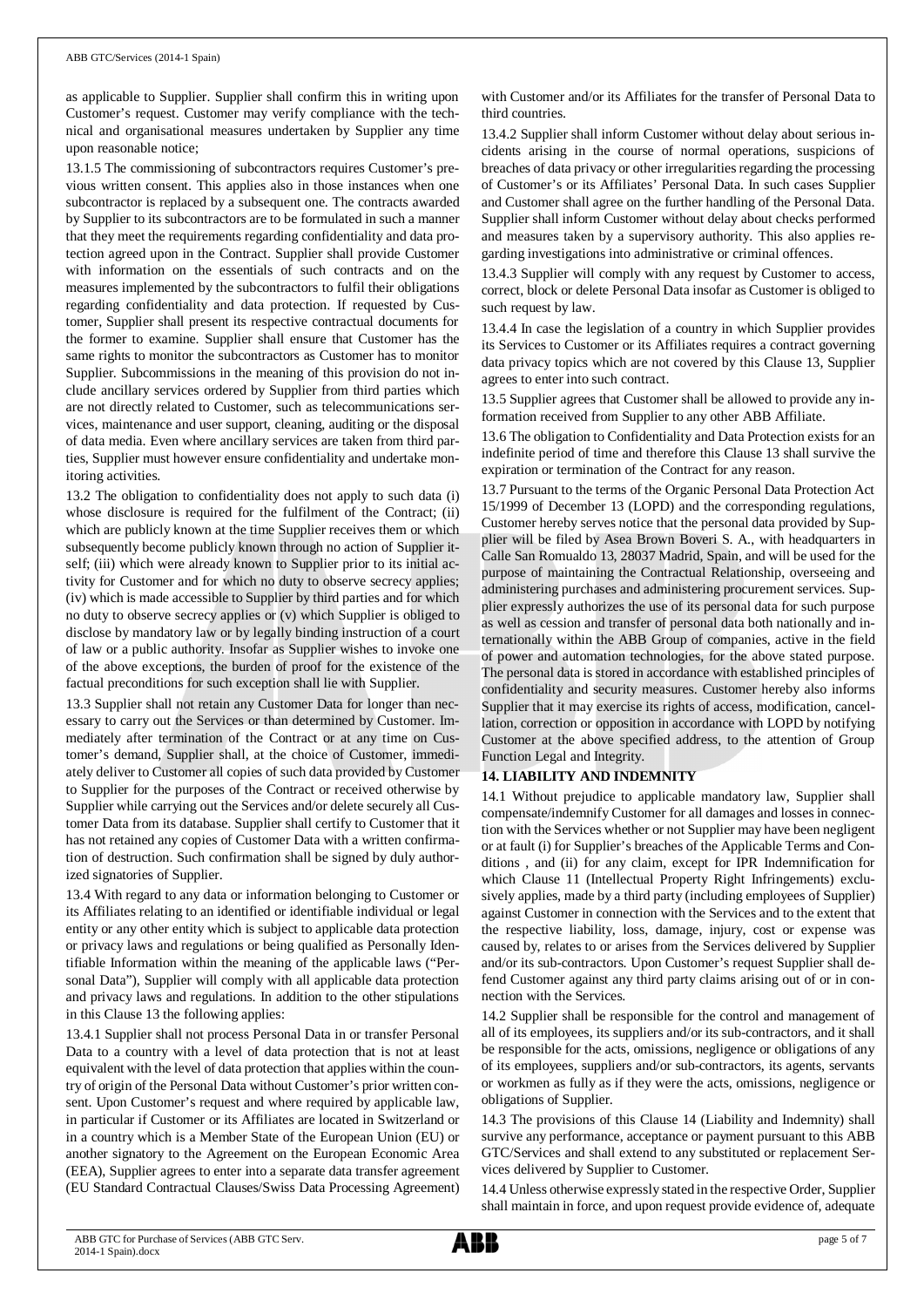general liability insurance, statutory worker's compensation/employer's liability insurance and where applicable goods transit insurance with reputable and financially sound insurers. Nothing contained in this Clause 14 (Liability and Indemnity) shall relieve Supplier from any of its contractual or other legal liabilities. The insured amount cannot be considered nor construed as limitation of liability.

14.5 Customer reserves the right to set off any claims under the Order against any amounts owed to Supplier.

## **15. TERM AND TERMINATION**

15.1 The Contractual Relationship between the Parties or an Order placed under the ABB GTC/Services may be terminated for convenience in whole or in part by Customer upon giving Supplier thirty (30) calendar days written notice, unless otherwise expressly stated in the relevant Order. In such event Customer shall pay to Supplier the value of the already performed Services and proven direct costs reasonably incurred by Supplier for the unperformed Services, however in no event more than the agreed purchase price for the Services under the respective Order. No further compensation shall be due to Supplier. Compensation for any expenditures and materials made with regard to the unperformed Services shall be expressly excluded.

15.2 In the event of Supplier's breach of the Applicable Terms and Conditions, such as e. g. a breach of warranty, Customer shall be entitled to terminate the respective Contractual Relationship or an Order placed under the ABB GTC/Services if Supplier fails to take adequate and timely actions to remedy a breach as requested by Customer in accordance with Clause 10 (Remedies). In such event, Customer shall have no obligation to compensate Supplier for the already performed Services and Supplier shall be obliged to pay back to Customer any remuneration received from Customer for the performed Services.

15.3 Customer shall have the right to terminate the Order and/or Contractual Relationship with immediate effect forthwith by notice in writing to Supplier in the event that an interim order is applied for or made, or a voluntary arrangement approved, or a petition for a bankruptcy order is presented or a bankruptcy order is made against Supplier or any circumstances arise which entitle the court or a creditor to appoint a receiver, administrative receiver or administrator or to present a winding-up petition or make a winding-up order or other similar or equivalent action is taken against or by Supplier by reason of its insolvency or in consequence of debt.

15.4 Upon termination Supplier shall immediately and at Supplier's expense safely return to Customer all respective Customer property (including any documentation, data, and applicable Intellectual Property) and Customer information then in Supplier's possession or under Supplier's control and provide Customer with the complete information and documentation about the already performed Services.

#### **16. FORCE MAJEURE**

16.1 Neither Party shall be liable for any delay in performing or for failure to perform its obligations under a respective Order if the delay or failure results from an event of "Force Majeure". For clarification, Force Majeure means an event that was not foreseeable by the affected Party at the time of execution of the respective Order, is unavoidable and outside the control of the affected Party, and for which the affected Party is not responsible, provided such event prevents the affected Party from performing the obligations under the respective Order despite all reasonable efforts, and the affected Party provides notice to the other Party within five (5) calendar days from occurrence of the respective event of Force Majeure.

16.2 If an event of Force Majeure occurs which exceeds thirty (30) calendar days either Party shall have the right to terminate the relevant Order forthwith by written notice to the other Party without liability to the other Party. Each Party shall use its reasonable endeavours to minimise the effects of any event of Force Majeure.

## **17. ASSIGNMENT AND SUB-CONTRACTING**

17.1 Supplier shall not assign, transfer, or encumber an Order or any parts thereof (including any monetary receivables from Customer) without prior written approval of Customer.

17.2 Customer may at any time assign, transfer, encumber, sub-contract or deal in any other manner with all or any of its rights or obligations under the respective Order and/or the Applicable Terms and Conditions to any of its own Affiliates.

## **18. NOTICES**

Any notice shall be given by sending the same by registered mail, courier, fax or by e-mail to the address of the relevant Party as stated in the Order or to such other address as such Party may have notified in writing to the other for such purposes. E-mail and fax expressly require written confirmation issued by the receiving Party. Electronic read receipts may not under any circumstances be deemed as confirmation of notice. Electronic signatures shall not be valid, unless expressly agreed in writing by duly authorised representatives of the Parties.

#### **19. WAIVERS**

Failure to enforce or exercise, at any time or for any period, any term of the Applicable Terms and Conditions does not constitute, and shall not be construed as, a waiver of such term and shall not affect the right later to enforce such term or any other term herein contained.

#### **20. GOVERNING LAW AND DISPUTE SETTLEMENT**

20.1 The Contractual Relationship and/or the Applicable Terms and Conditions (including, but not limited to the ABB GTC/Services) shall be governed by and construed in accordance with the laws of the country (and/or the state, as applicable) of Customer's legal registration, however under exclusion of its conflict of law rules and the United Nations Convention on International Sale of Goods.

20.2 For domestic dispute resolution matters, whereby Customer and Supplier are registered in the same country, any dispute or difference arising out of or in connection with the Contractual Relationship and/or the Applicable Terms and Conditions (including this ABB GTC/Services), including any question regarding its existence, validity or termination or the legal relationships established thereby, which cannot be settled amicably, shall be submitted to the jurisdiction of the competent courts of Customer's registration, unless other courts or arbitration are agreed in writing between the Parties.

20.3 For cross border dispute resolution matters whereby Customer and Supplier are registered in different countries, unless agreed otherwise in writing between the Parties, any dispute or difference arising out of or in connection with the Contractual Relationship and/or the Applicable Terms and Conditions (including this ABB GTC/Services), including any question regarding its existence, validity or termination or the legal relationships established thereby, which cannot be settled amicably, shall be finally settled under the Rules of Arbitration of the International Chamber of Commerce by three arbitrators appointed in accordance with the said Rules. The place of arbitration shall be the location where Customer is registered, unless otherwise agreed in writing. The language of the proceedings and of the award shall be English. The decision of the arbitrators shall be final and binding upon both Parties, and neither Party shall seek recourse to an ordinary state court or any other authority to appeal for revisions of the decision.

20.4 In case of any dispute, the defeated Party shall reimburse the succeeding Party for attorney's fees and other costs reasonably incurred in connection with the dispute.

## **21. SEVERABILITY**

The invalidity or unenforceability of any term or of any right arising pursuant to the Applicable Terms and Conditions shall not adversely affect the validity or enforceability of the remaining terms and rights, and the Applicable Terms and Conditions shall be given effect as if the invalid, illegal or unenforceable provision had been deleted and replaced by a provision with a similar economic effect to that of the deleted provision if this can be achieved by another provision.